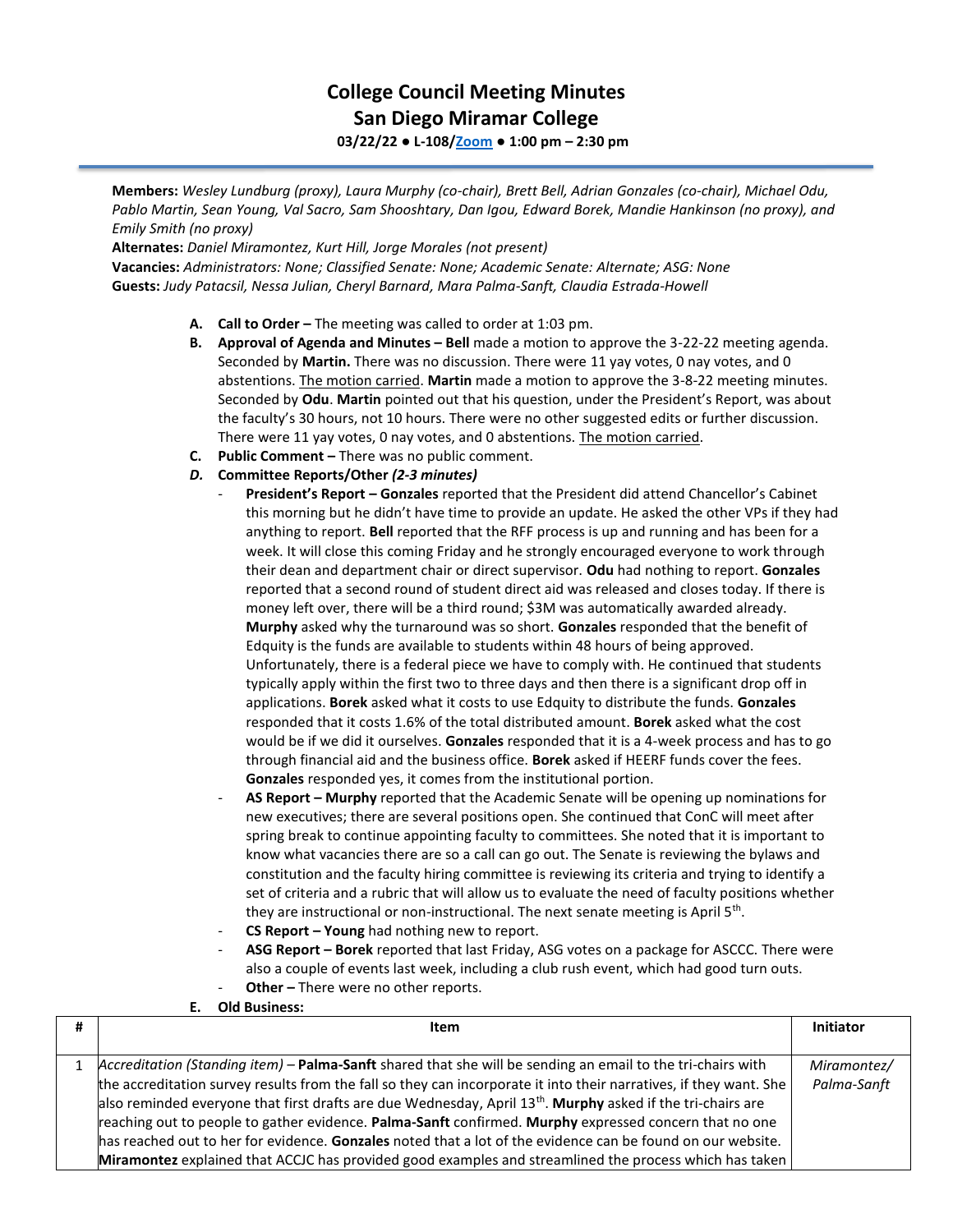| the guess work out of collecting the evidence. Bell asked if there was an update for section 3 and what the    |  |
|----------------------------------------------------------------------------------------------------------------|--|
| District is responsible for responding to and what the College is responsible for. Miramontez responded that   |  |
| he received an update from VC Topham last week that she is working with the other Vice Chancellors on          |  |
| what we should expect. Bell clarified that there are specific micro standards that the District should respond |  |
| to first and he would like confirmation so he doesn't have worry about those pieces, as they pertain to        |  |
| finance. Miramontez responded that he will reach out to VC Topham.                                             |  |
|                                                                                                                |  |

## **F. New Business:**

| # | Item                                                                                                                                                                                                                       | Initiator |
|---|----------------------------------------------------------------------------------------------------------------------------------------------------------------------------------------------------------------------------|-----------|
|   |                                                                                                                                                                                                                            |           |
| 1 | Student Equity Plan 2022-2025 (attachment) - Julian presented an overview of the Student Equity Plan for                                                                                                                   | Julian    |
|   | 2022-2025. She outlined the template, the RP Group Equity Framework, the changes from the 2019-2022                                                                                                                        |           |
|   | plan, and Miramar's planning process. She noted the alignment with Guided Pathways and Vision for Success,                                                                                                                 |           |
|   | the race conscious design which prioritizes DI groups, and systemic design to address campus reform. One of                                                                                                                |           |
|   | the biggest changes in the design is that it is not compliance oriented but community driven and reflective.                                                                                                               |           |
|   | She continued to explain that the form is not yet available in NOVA and we are still waiting on the State                                                                                                                  |           |
|   | Chancellor's office to release the data. Time on this item was exceeded. Martin made a motion to table items                                                                                                               |           |
|   | 3 and 6 and extend discussion by 5 minutes. Murphy seconded. There was no further discussion and there                                                                                                                     |           |
|   | were no objections. Julian reviewed the timeline; March, develop workgroups; April - August, college input,<br>draft plan, college input, and presentations; September - October, College constituency presentations and   |           |
|   |                                                                                                                                                                                                                            |           |
|   | approvals; November, Board of Trustees approval and submit into NOVA. <b>Murphy</b> asked if there would be                                                                                                                |           |
|   | faculty participation, in what form, and what structure. Julian responded that the plan is to follow what we<br>did last time. The workgroups will be cross constituents and have content experts. We need to form them as |           |
|   | soon as possible however, we are still waiting on the data from the state. Borek asked about student involved                                                                                                              |           |
|   | over the summer and if Guided Pathways money could be used for participation incentive. Gonzales                                                                                                                           |           |
|   | responded that summer classes will be in session so we could look ask those students who are enrolled and                                                                                                                  |           |
|   | look into providing incentive. Julian added that the hope is to have the bulk of the work done before we let                                                                                                               |           |
|   | out. Patacsil also added that the IDEA committee will be heavily involved in the development of this plan.                                                                                                                 |           |
| 2 | Governance (attachment) - Martin explained that a few questions have come up. The new college                                                                                                                              | Martin    |
|   | Governance Handbook asks us to do certain things, including to identify all the committees we are involved                                                                                                                 |           |
|   | with such as participatory, academic senate, operational, and district. He was wondering if a change request                                                                                                               |           |
|   | form needs to be submitted to be specific or people understand what that means. The President's Office is                                                                                                                  |           |
|   | housing the membership lists and Martin has been working with Kunst. However, he suggested that College                                                                                                                    |           |
|   | Council provide guidance because not many people have responded with their committee term limits and                                                                                                                       |           |
|   | rotation cycle. Gonzales responded that the intent was to track membership for participatory governance                                                                                                                    |           |
|   | committees and the academic senate committees and the terms limits would be rotated; operational wasn't                                                                                                                    |           |
|   | included. Murphy added that this was a parking lot item and believed these were two different topics; 1)                                                                                                                   |           |
|   | rotation of membership terms and 2) tracking who is on the committee. The faculty is clear; all faculty must                                                                                                               |           |
|   | be appointed by the Academic Senate President or designee, in this case, the Committee on Committees. As                                                                                                                   |           |
|   | far as term limits and application of term limits, we've only made a decision on participatory governance and                                                                                                              |           |
|   | academic senate committees. We've struggled trying to identify all of the district committees and task forces                                                                                                              |           |
|   | as well as operational groups, which is why it ended up in the parking lot. Young's recollection was if it is task                                                                                                         |           |
|   | based and/or related to specific functions, at least for staff, it will have relevant personnel to the operational                                                                                                         |           |
|   | function. He sends an announcement out to the DL for participation, however, not many people have                                                                                                                          |           |
|   | volunteered to participate. Borek agreed that this does need to get figured out. There are different individuals                                                                                                           |           |
|   | on campus saying we need this student position filled or they're going off to find students, which is not                                                                                                                  |           |
|   | supposed to happen. Gonzales suggested putting together a small task force. Murphy stated that her, Young,                                                                                                                 |           |
|   | and Lundburg discussed this and came to an agreement; put a call out saying that committees have two                                                                                                                       |           |
|   | weeks to submit their staggered terms, if they are interested, otherwise it will be automatically assigned.                                                                                                                |           |
|   | Young noted that staggering term limits give people who have been on the committee awhile will the chance                                                                                                                  |           |
|   | to pass along institutional memory. Gonzales stated that he went back and looked at the notes. Two items                                                                                                                   |           |
|   | were presented, the membership spreadsheet and the master calendar but we never made a decision and it                                                                                                                     |           |
|   | seems like we need to come back to it. Murphy stated that regardless of how we do it, it needs to get done.                                                                                                                |           |
|   | We are at the point now where were going to run out of time to staff committees for next year. She                                                                                                                         |           |
|   | suggested that we put out the call and give two weeks to respond otherwise we randomize it and put it                                                                                                                      |           |
|   | forward. Gonzales will confirm with Lundburg that his office will send out this message. He also mentioned                                                                                                                 |           |
|   | that we are going to need to come back to the governance training plan. Murphy said we should identify                                                                                                                     |           |